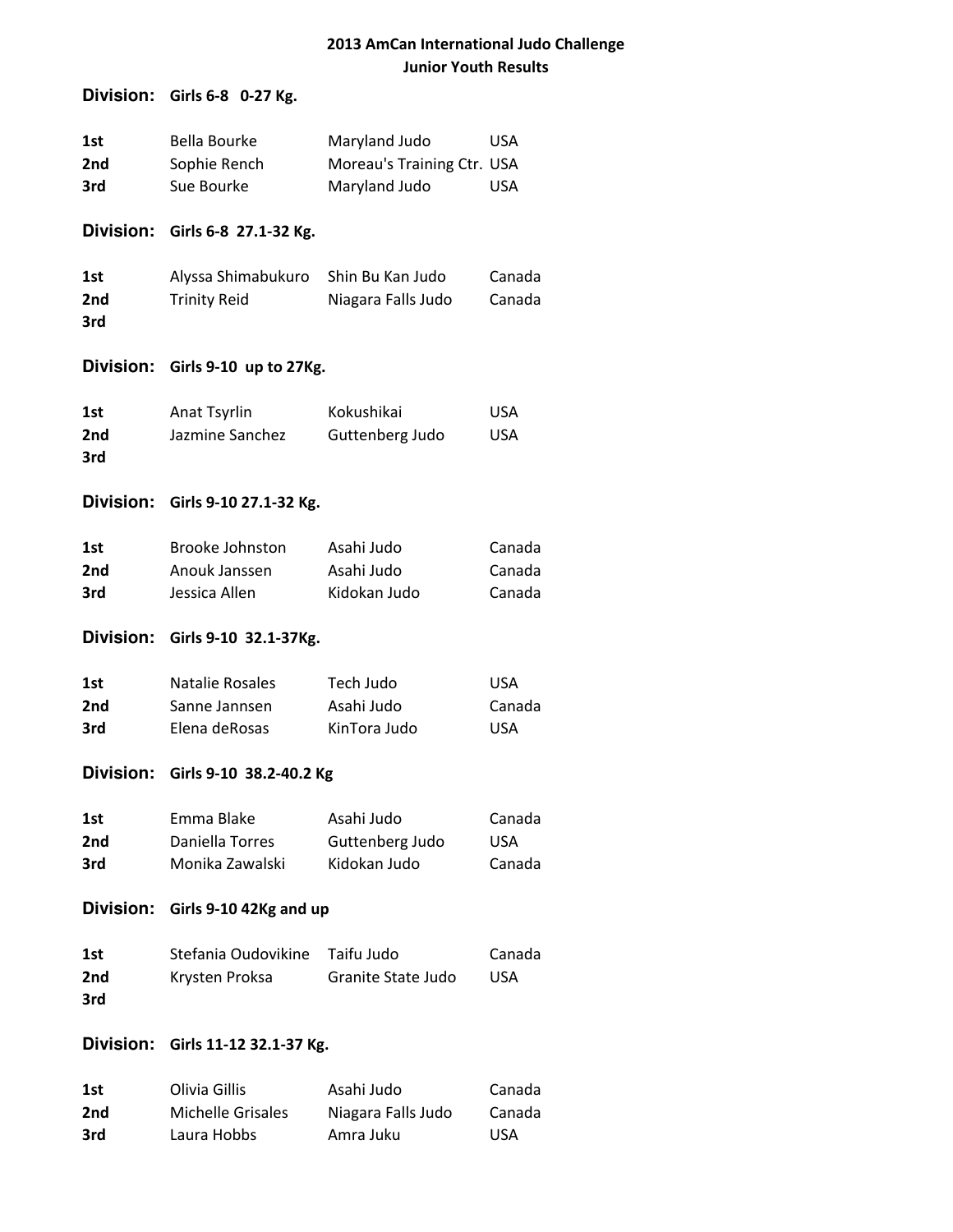## **Division:** Girls 11-12 37.4-41.2 Kg.

| 1st<br>2nd<br>3rd | Anne-Clara Guerin<br>Emma Blake<br>Joely Yzquierdo             | Judokas Jonquiere<br>Asahi Judo<br>Tech Judo                              | Canada<br>Canada<br><b>USA</b>         |
|-------------------|----------------------------------------------------------------|---------------------------------------------------------------------------|----------------------------------------|
|                   | Division: Girls 11-12 42.1-47 Kg.                              |                                                                           |                                        |
| 1st<br>2nd<br>3rd | <b>Molly Sauter</b><br>Joely Yzquierdo<br><b>Grace Hossler</b> | Bushido Kai Judo<br>Tech Judo<br>Bushido Kai Judo                         | <b>USA</b><br><b>USA</b><br><b>USA</b> |
|                   | Division: Girls 11-12 47.1-52 Kg.                              |                                                                           |                                        |
| 1st<br>2nd<br>3rd | Isabela Carroll<br>Ambar Graciani                              | Chu To Bu West<br>Tech Judo                                               | <b>USA</b><br><b>USA</b>               |
|                   | Division: Girls 11-12 47.1-52 Kg.                              |                                                                           |                                        |
| 1st<br>2nd<br>3rd | <b>Molly Sauter</b><br>Amariah Martin                          | Bushido Kai Judo<br>School of Hard Knocks USA                             | <b>USA</b>                             |
|                   |                                                                |                                                                           |                                        |
|                   | Division: Girls 13-16 41.5-42.7 Kg.                            |                                                                           |                                        |
| 1st<br>2nd<br>3rd | Lea-Flavy Pilon<br>Grace Hossler                               | Judokas Jonquiere<br>Bushidi Kai Judo                                     | Canada<br><b>USA</b>                   |
|                   | Division: Girls 13-16 48.1-52 Kg.                              |                                                                           |                                        |
| 1st<br>2nd<br>3rd | <b>Brianna Weck</b><br>Olga Parovyk                            | Laurence Thiffault Judokas Jonquiere Canada<br>Kokushi Dojo<br>Taifu Judo | <b>USA</b><br>Canada                   |
|                   | Division: Girls 13-16 47.1-52 Kg.                              |                                                                           |                                        |
| 1st<br>2nd<br>3rd | Olga Parovyk<br>Julie Tremblay-Laroucl Judokas Jonquiere       | Taifu Judo                                                                | Canada<br>Canada                       |
| <b>Division:</b>  | Girls 13-16 54.1-56.8                                          |                                                                           |                                        |

3rd Alexa DeJesus Albergue Olimpico Puerto Rico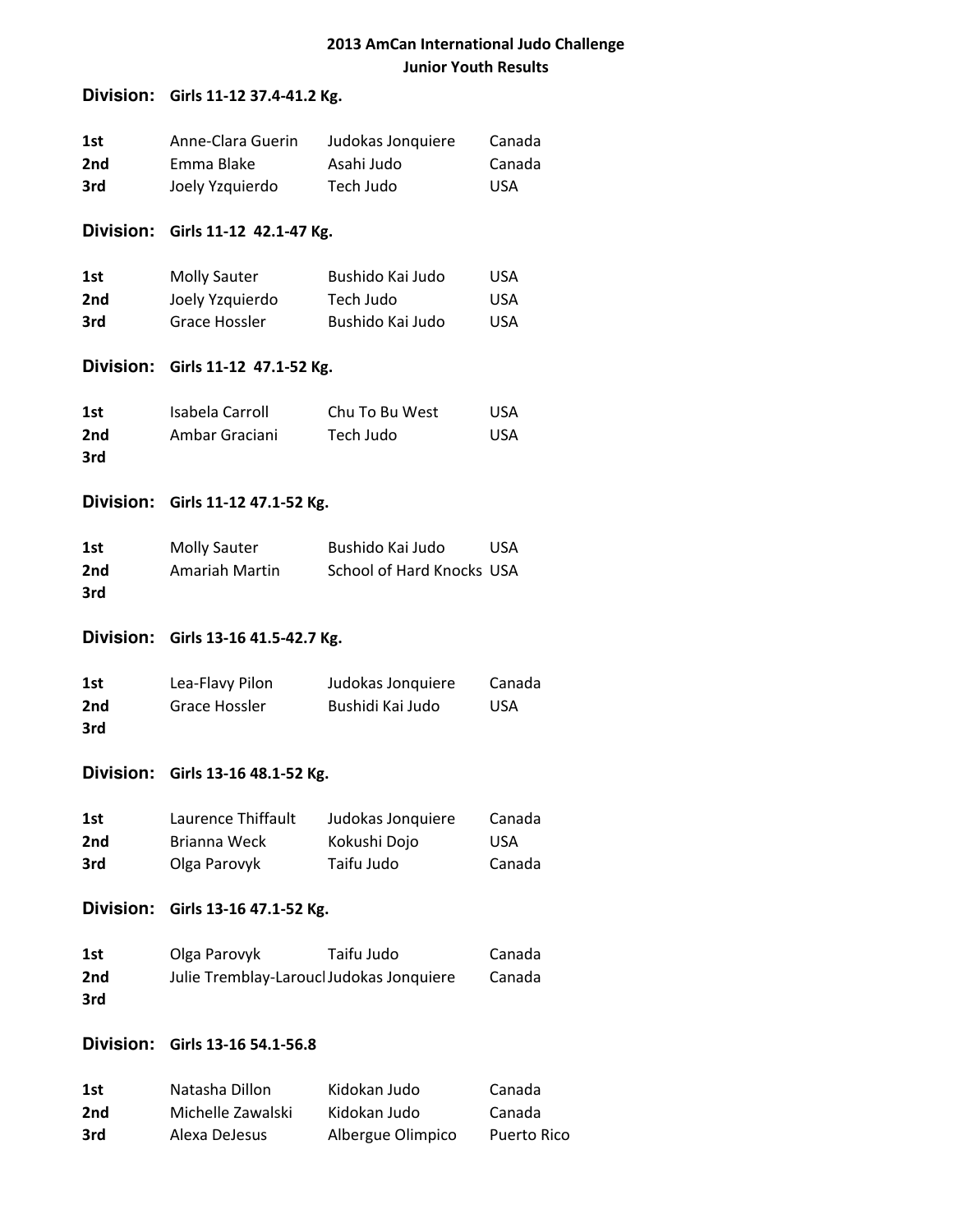# **Division:** Girls 13-16 57.1-63 Kg.

| 1st<br>2nd<br>3rd | <b>Emily Burt</b><br>Kira Fusch<br>Sabrina Valentino                              | Upper Canada Judo<br>Kawasaki Rendokan<br>Wall 2 Wall              | Canada<br>Canada<br><b>USA</b>             |
|-------------------|-----------------------------------------------------------------------------------|--------------------------------------------------------------------|--------------------------------------------|
|                   | Division: Girls 13-16 63.1-70 Kg.                                                 |                                                                    |                                            |
| 1st<br>2nd<br>3rd | Nadja Marie Mercado Albergue Olimpico<br>Alina Fusch<br>Gabrielle Proksa          | Kawasaki Rendokan<br>Granite State Judo                            | <b>Puerto Rico</b><br>Canada<br><b>USA</b> |
|                   | Division: Girls Youth 48-52Kg.                                                    |                                                                    |                                            |
| 1st<br>2nd<br>3rd | Maria Dhami<br>Laurence Thiffault<br>Brianna Wech                                 | <b>Boston Judo</b><br>Judokas Jonquiere<br>Kokushi Dojo            | <b>USA</b><br>Canada<br><b>USA</b>         |
| <b>Division:</b>  | Girls Youth 52.1-57 Kg.                                                           |                                                                    |                                            |
| 1st<br>2nd<br>3rd | Kaitlyn Dennis<br>Daniela Gomez Zublet Saito Wee Dojo<br><b>Chanel Morissette</b> | Full Circle Judo<br>Judokas Jonquiere                              | Canada<br><b>USA</b><br>Canada             |
| <b>Division:</b>  | Girls Youth 70+Kg.                                                                |                                                                    |                                            |
| 1st<br>2nd<br>3rd | Genevieve Lavoie<br>Seraiah Martin<br>Kyla Prindle-Cassidy                        | Judokas Jonquiere<br>School of Hard Knocks USA<br>Shin Gi Tai Judo | Canada<br><b>USA</b>                       |
|                   | Division: Boys 6-8 20Kg & under                                                   |                                                                    |                                            |
| 1st<br>2nd<br>3rd | Logan Shathin<br>Dylan Ambrose<br><b>William Davidson</b>                         | Taifu Judo<br>Dilltown Judo<br>Maryland Judo Team                  | Canada<br><b>USA</b><br><b>USA</b>         |
| <b>Division:</b>  | Boys 6-8 20.1-23 Kg.                                                              |                                                                    |                                            |
| 1st<br>2nd<br>3rd | Lenny Sheynfeld<br>Artem Neyolov<br>Quin Taylor                                   | Judo Sambo Center<br>Taifu Judo<br>Taifu Judo                      | <b>USA</b><br>Canada<br>Canada             |
| <b>Division:</b>  | Boys 6-8 23.6-27 Kg.                                                              |                                                                    |                                            |

| 1st | Benjamin Yankilevich Judo Sambo Center |            | USA.   |
|-----|----------------------------------------|------------|--------|
| 2nd | Lasha Tsatsaiashvili                   | Taifu Judo | Canada |
| 3rd | Dennis Rostov                          | GWA Judo   | USA    |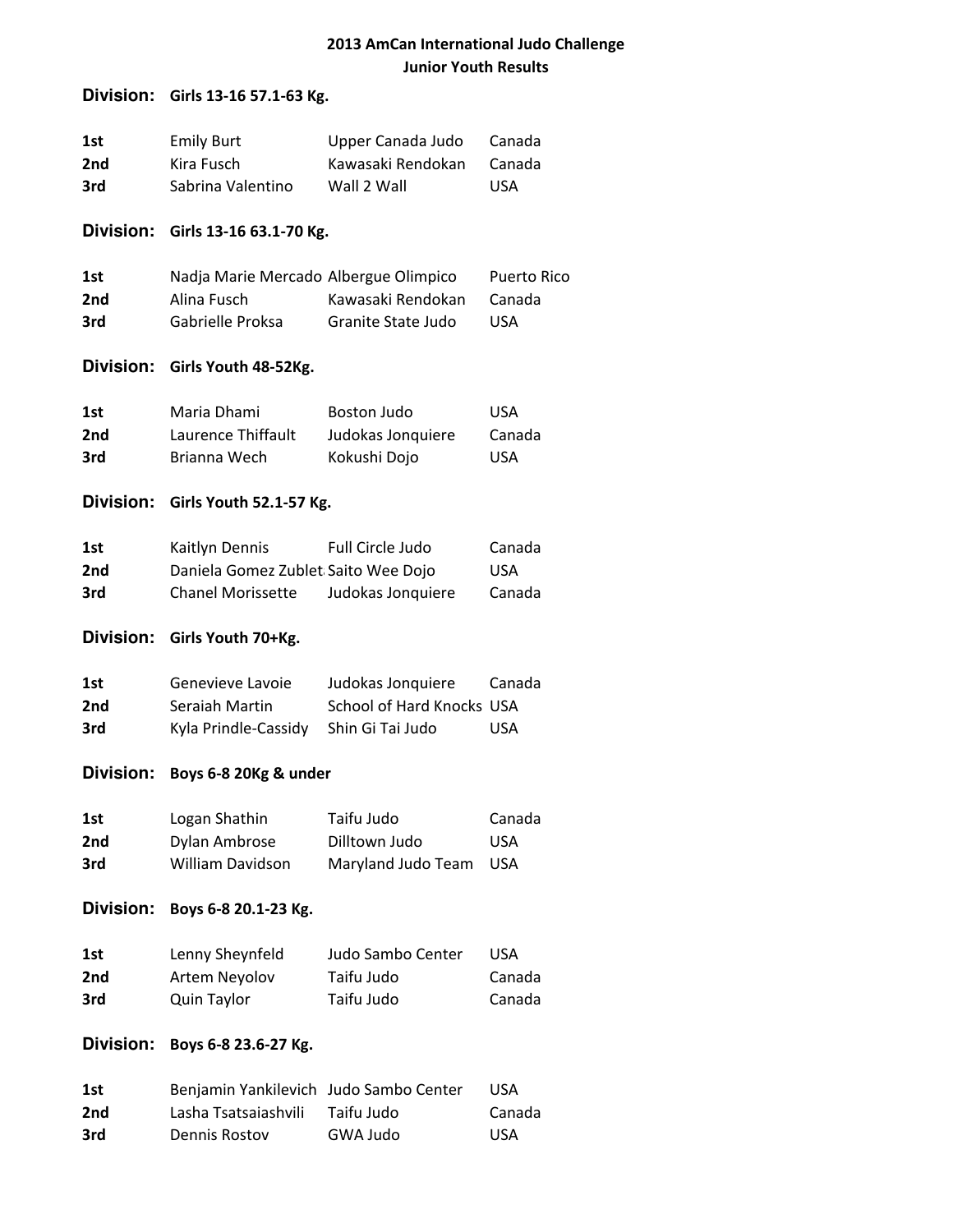## **Division:** Boys 6-8 27.1-32 Kg.

| 1st | Colby Gagnon            | Moreau's Training Ctr. USA |            |
|-----|-------------------------|----------------------------|------------|
| 2nd | Max Reynolds            | Wall to Wall               | USA        |
| 3rd | <b>Alexander Urling</b> | Kim's Martial Arts         | <b>USA</b> |

## **Division:** Boys 6-8 32.1-37 Kg

| 1st | Samuel Tremblay | Judokas Jonquiere  | Canada |
|-----|-----------------|--------------------|--------|
| 2nd | Mark Khenkin    | Taifu Judo         | Canada |
| 3rd | Gabriel Korn    | San Machi Budo Kai | USA    |

### **Division:** Boys 6-8 37 Kg. & up

| 1st | David Goldberg         | Judo Sambo Center | USA  |
|-----|------------------------|-------------------|------|
| 2nd | <b>Maxim Madrevics</b> | Yawara Judo       | USA  |
| 3rd | Aidin Goodlin          | Dilltown Judo     | USA. |

### **Division:** Boys 9-10 up to 27 Kg.

| 1st | Benjamin Yankilevich Judo Sambo Center |            | USA.   |
|-----|----------------------------------------|------------|--------|
| 2nd | Lasha Tsatsalashvili                   | Taifu Judo | Canada |
| 3rd | Maksim Rudokav                         | Taifu Judo | Canada |

### **Division:** Boys 9-10 27.1-32 Kg.

| 1st | Johnathan Xinkas          | Taifu Judo        | Canada |
|-----|---------------------------|-------------------|--------|
| 2nd | Michael Dopilki           | Yawara Judo       | USA.   |
| 3rd | <b>Victor Dessureault</b> | Judokas Jonquiere | Canada |

## **Division:** Boys 9-10 32.4-36.8 Kg

| 1st | Alan Shoykhet                  | Yawara Judo       | USA.   |
|-----|--------------------------------|-------------------|--------|
| 2nd | Adrian Shimabukuro Shin Bu Kan |                   | Canada |
| 3rd | Matthew Cherny                 | Judo Sambo Center | USA    |

#### **Division:** Boys 9-10 37.1-42 Kg

| 1st | Bryan Allen     | Kim's Martial Arts | USA.       |
|-----|-----------------|--------------------|------------|
| 2nd | Renaud Lapointe | Judokas Jonquiere  | Canada     |
| 3rd | Leo Bourke      | Maryland Judo      | <b>USA</b> |

### **Division:** Boys 9-10 43-47 Kg.

| 1st | <b>Hunter Cameron</b> | Dilltown Judo | <b>USA</b> |
|-----|-----------------------|---------------|------------|
| 2nd | Todd Hilsman          | Dilltown Judo | USA        |
| 3rd | Aston Goodlin         | Dilltown Judo | USA        |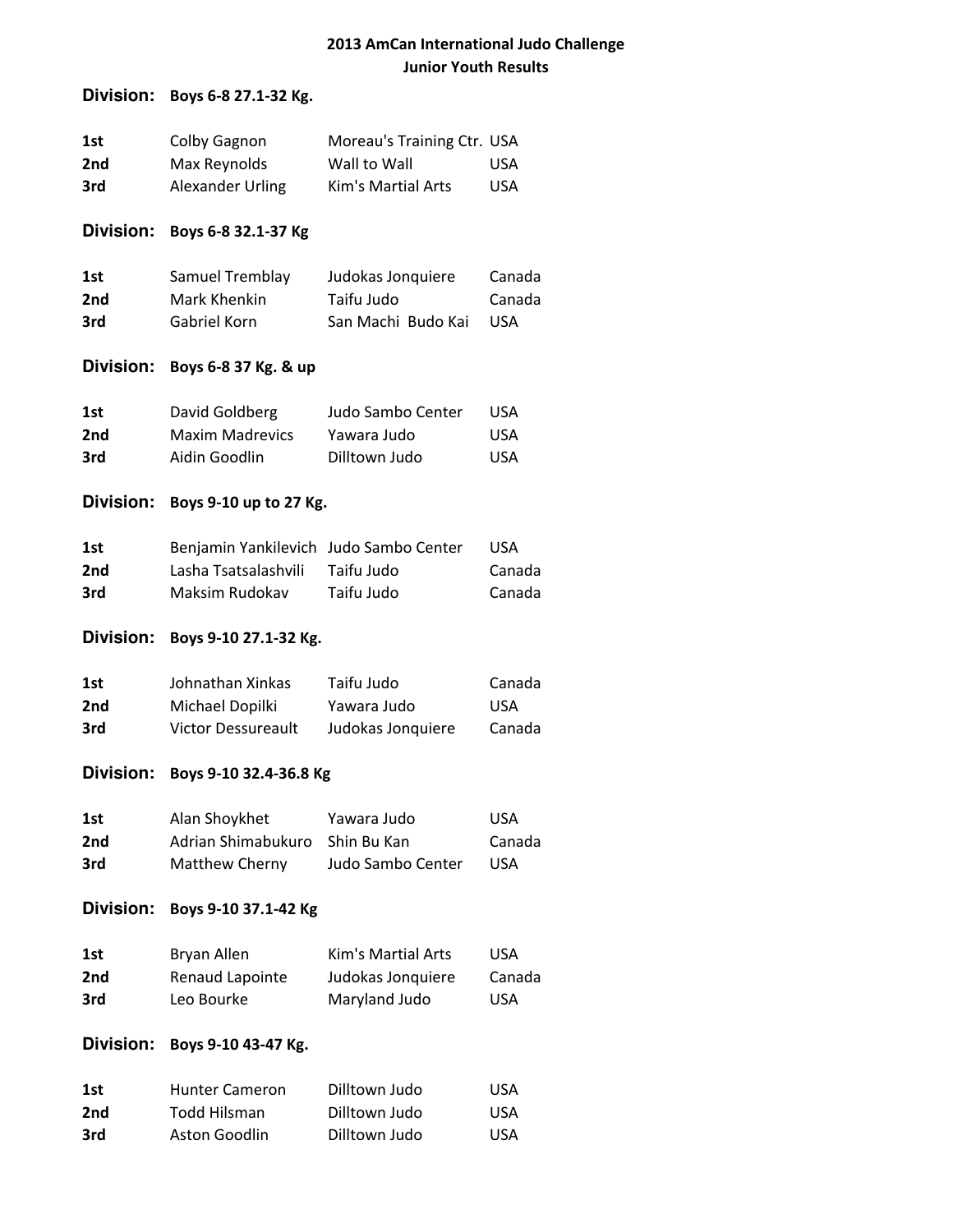### **Division:** Boys 9-10 over 47Kg.

| 1st | Thomas Moreau Jr. | Moreau's Training Ctr Usa |        |
|-----|-------------------|---------------------------|--------|
| 2nd | Simon Popos       | Challenge Judo            | Canada |
| 3rd | Martin Veloso     | College Park Juso         | USA.   |

### **Division:** Boys 11-12 32K and under

| 1st | Christian Dos Santos San Yama Bushi |                   | USA.   |
|-----|-------------------------------------|-------------------|--------|
| 2nd | Xavier Perron                       | Judokas Jonquiere | Canada |
| 3rd | Corry Sanchez                       | Guttenberg Judo   | USA.   |

### **Division:** Boys 11-12 32.1-37 Kg.

| 1st | Patrick Leder     | Shin Bu Kan  | Canada |
|-----|-------------------|--------------|--------|
| 2nd | JohnRocco Kazales | Kim's Judo   | USA    |
| 3rd | Dontae deJesus    | Upper Canada | Canada |

### **Division:** Boys 11-12 37.1-42K

| 1st | Reid Johnston                         | Asahai Judo  | Canada     |
|-----|---------------------------------------|--------------|------------|
| 2nd | Jean-David Tremblay Judokas Jonquiere |              | Canada     |
| 3rd | Jimmy Malesky                         | Kodokan Judo | <b>USA</b> |

### **Division:** Boys 11-12 42.1-47Kg

| 1st | Ayan Shimabukuro  | Shin Bu Kan                 | Canada |
|-----|-------------------|-----------------------------|--------|
| 2nd | Michael Reynolds  | Wall to Wall Martial Ar USA |        |
| 3rd | Victor Krivitskiy | Yawara Judo                 | USA    |

## **Division:** Boys 11-12 52.1-58Kg

| 1st | Henry Grunzweig | KinTora Judo                               | <b>USA</b> |
|-----|-----------------|--------------------------------------------|------------|
| 2nd |                 | Alexander Goldberg Judo & Sambo Center USA |            |
| 3rd |                 |                                            |            |

### **Division:** Boys 11-12 58Kg +

| 1st | Isaac Oksman    | Kokushikai Judo   | USA.   |
|-----|-----------------|-------------------|--------|
| 2nd | Steven Tremblay | Judokas Jonquiere | Canada |
| 3rd | Armen Dabielyan | Bushido Kai Judo  | USA.   |

## **Division:** Boys 13-14 42k +under

| 1st | <b>Ryhor Simanovich</b> | Taifu Judo      | Canada |
|-----|-------------------------|-----------------|--------|
| 2nd | Oleg Dopilko            | Yawara Judo     | USA.   |
| 3rd | Kemi Rua                | Guttenberg Judo | USA.   |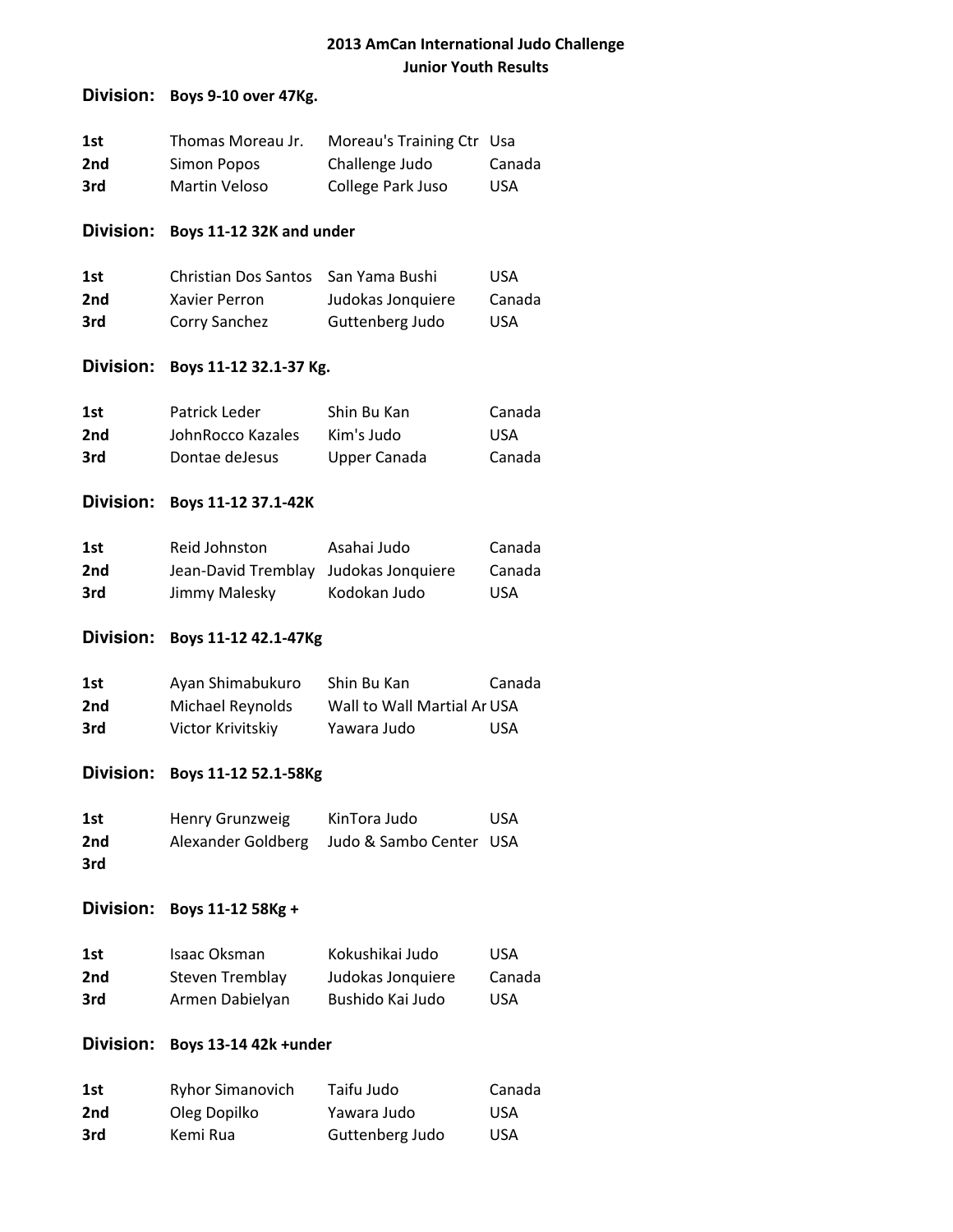## **Division:** Boys 13-14 42.1-47 Kg.

| 1st | Samuel Burt       | Upper Canada Judo    | USA.   |
|-----|-------------------|----------------------|--------|
| 2nd | Innokentiy Baksht | Taifu Judo           | Canada |
| 3rd | Michael Reynolds  | Wall to Wall Martial | USA.   |

### **Division:** Boys 13-14 52K & under

| 1st | Adrian Bernal                  | Tech Judo                  | USA.   |
|-----|--------------------------------|----------------------------|--------|
| 2nd | Timoty Korottchenko Taifu Judo |                            | Canada |
| 3rd | Derek Low                      | Moreau's Training Ctr. USA |        |

### **Division:** Boys 13-14 52.1-58Kg

| 1st | Ari Berliner                         | Kokoro Tatsu Martial USA |        |
|-----|--------------------------------------|--------------------------|--------|
| 2nd | Cory Giunta                          | Bushido Kai Judo         | USA.   |
| 3rd | Ethan Vandersanden Upper Canada Judo |                          | Canada |

### **Division:** Boys 13-14 58.1-65 Kg.

| 1st | Nikita Rudakov                 | Taifu Judo    | Canada |
|-----|--------------------------------|---------------|--------|
| 2nd | Volodymr Falendysh Yawara Judo |               | USA    |
| 3rd | Duncan Whalley                 | Ryudokan Judo | Canada |

### **Division:** Boys 13-14 65K +

| 1st | Luka Khatelishvili     | Taifu Judo      | Canada |
|-----|------------------------|-----------------|--------|
| 2nd | Daniel Maman           | Hayabysakan     | Canada |
| 3rd | <b>Austin Gonzalez</b> | Guttenberg Judo | USA.   |

#### **Division:** Boys 15-16 46.5-54.2K

| 1st | Peter Roy                     | Pedros Judo Center | USA.   |
|-----|-------------------------------|--------------------|--------|
| 2nd | Robbie Smith                  | Sarnia YMCA        | Canada |
| 3rd | Salvatore DeSimone Kim's Judo |                    | USA.   |

#### **Division:** Boys 15-16 55.1-60K

| 1st | Dennis Bragilevsky | Taifu Judo        | Canada |
|-----|--------------------|-------------------|--------|
| 2nd | Jacob Lacroix      | Judokas Jonquiere | Canada |
| 3rd | Nikita Rudakov     | Taifu Judo        | Canada |

### **Division:** Boys 15-16 60.1-66K

| 1st | Brandon Worthen         | Tech Judo         | <b>USA</b> |
|-----|-------------------------|-------------------|------------|
| 2nd | <b>Cameron Burgess</b>  | Asahai Judo       | Canada     |
| 3rd | <b>Charles Bouchard</b> | Judokas Jonquiere | Canada     |